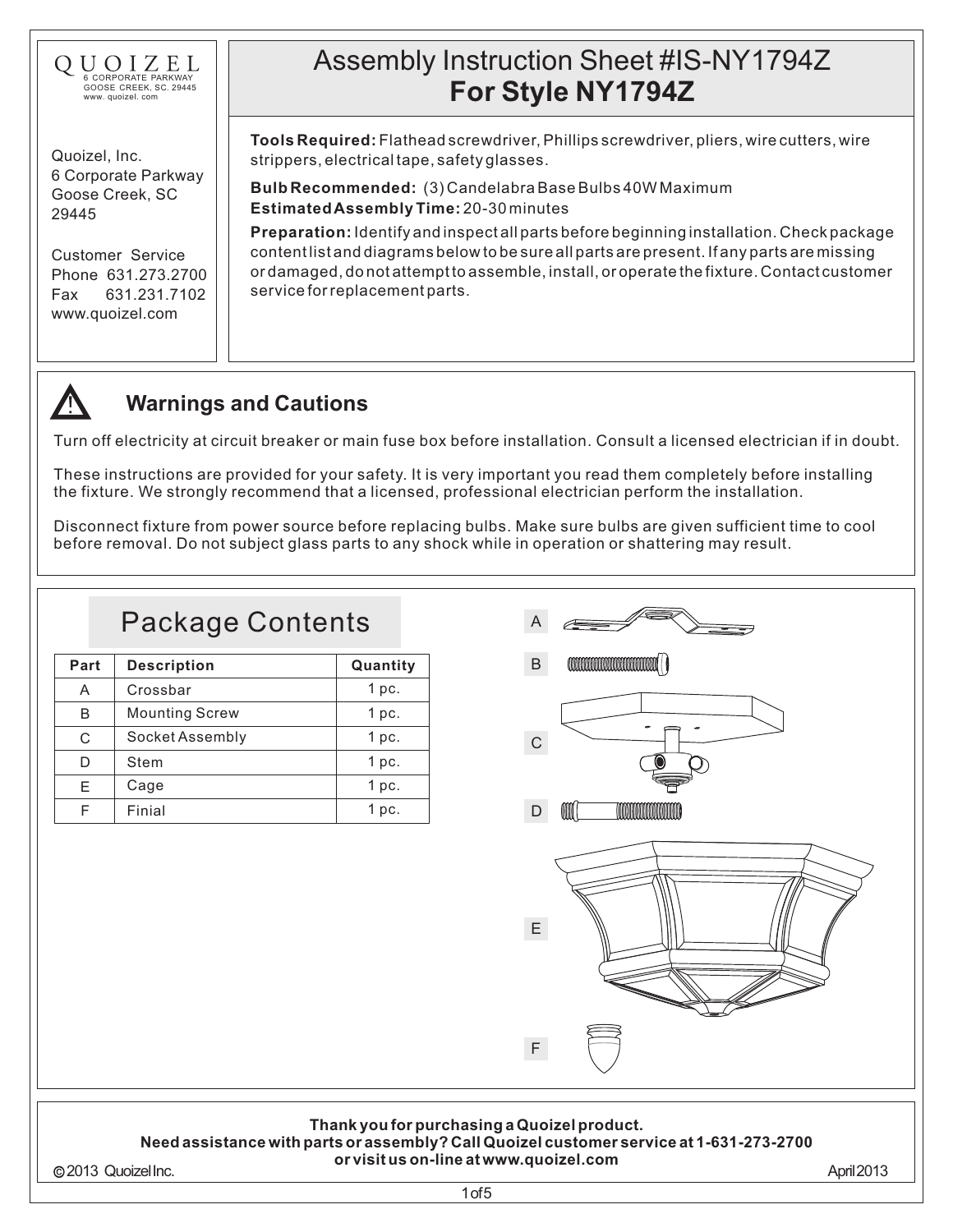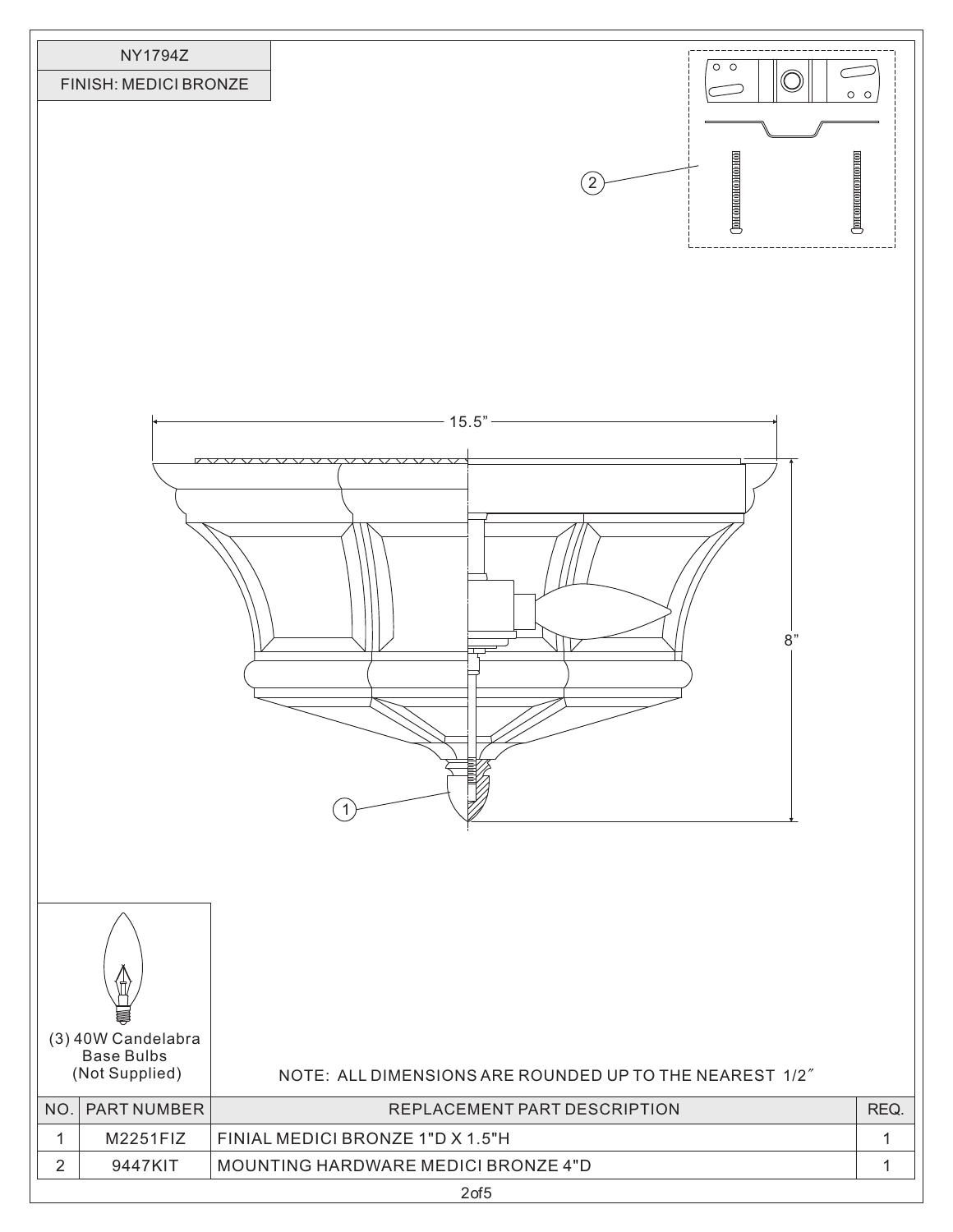

### Assembly Instruction Sheet #IS-NY1794Z **For Style NY1794Z**

Keyhole

#### **STEP 1 - Install Crossbar**

A. Attach the Crossbar (A) to the Outlet Box with the Outlet Box Screws (not supplied). Hand tighten until snug.



Mounting Screw

Ceiling Canopy

Crossbar

Figure 2

### **STEP 2 - Install Mounting Screw**

A. Screw the Mounting Screws (B) into the mounting holes on the Crossbar (A), which aligns to the Keyholes on the Ceiling Canopy. Leave proper length of the Mounting Screws to mount the Ceiling Canopy. To achieve this length, you need attach the Ceiling Canopy over the Mounting Screws and adjust the Mounting Screws accordingly.

> **Thank you for purchasing a Quoizel product. Need assistance with parts or assembly? Call Quoizel customer service at 1-631-273-2700 or visit us on-line at www.quoizel.com**

2013 QuoizelInc.

April2013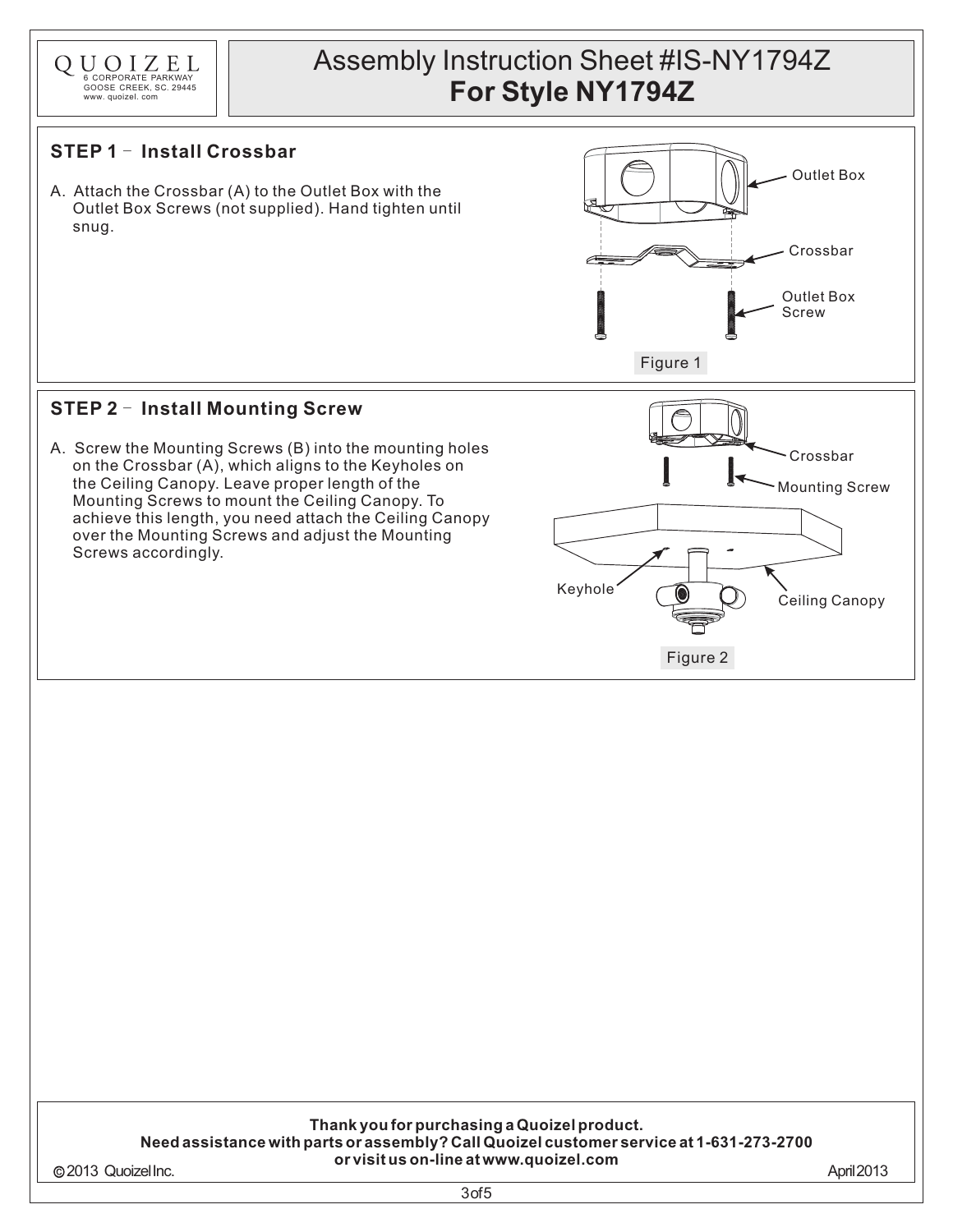

## Assembly Instruction Sheet #IS-NY1794Z **For Style NY1794Z**

### **STEP 3 - Make Wire Connections**

- A. Use standard wire connectors to make all wire connections. (Connectors are not included with fixture.) Strip and prepare wire ends according to instructions supplied with connectors.
- B. Connect White Supply Wire from the Outlet Box to White Wire from fixture.
- C. Connect Black (or Red) Supply Wire from the Outlet Box to Black Wire from fixture.
- D. Connect Ground Wire from the Outlet Box to Ground Wire from fixture.
- E. Twist connectors until wires are tightly joined together.
- F. Wrap each connection with approved electrical tape and carefully stuff all the connected wires into the Outlet Box.





#### **STEP 4** - **Attach Ceiling Canopy to Mounting Screw**

A. Place the Keyholes on the Ceiling Canopy over the Mounting Screws (B) and then rotate the Ceiling Canopy until it is secure to the Mounting Screws (B).



#### **Thank you for purchasing a Quoizel product. Need assistance with parts or assembly? Call Quoizel customer service at 1-631-273-2700 or visit us on-line at www.quoizel.com** 2013 QuoizelInc. April2013